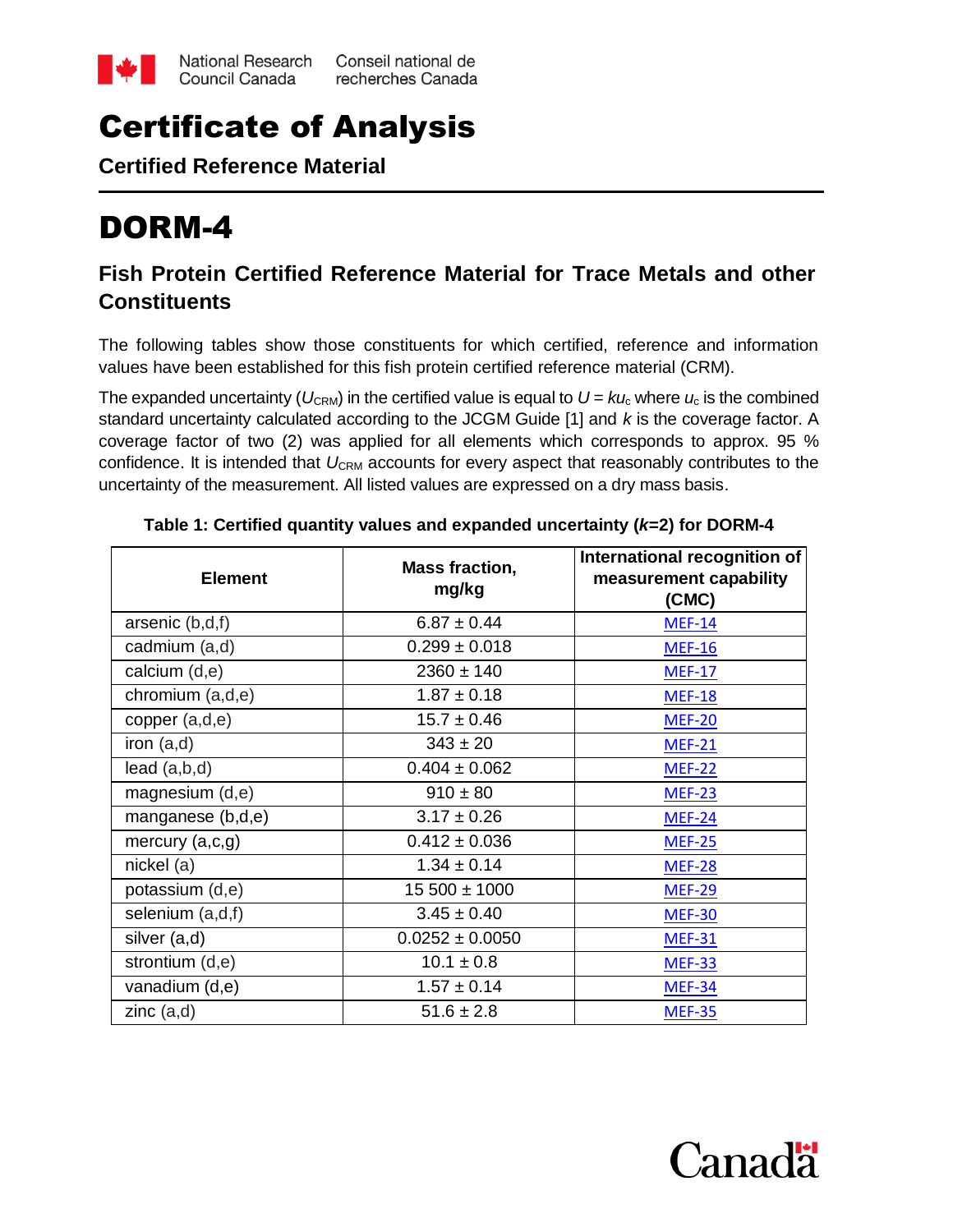| <b>Substance</b>               | Mass fraction,<br>mg/kg | International recognition of<br>measurement capability<br>(CMC) |
|--------------------------------|-------------------------|-----------------------------------------------------------------|
| arsenobetaine (as As) (h,i)    | $3.95 \pm 0.36$         | <b>MEF-15</b>                                                   |
| methylmercury (as $Hg$ ) (j,k) | $0.355 \pm 0.028$       | <b>MEF-26</b>                                                   |

#### **Table 1 (continued): Certified quantity values and expanded uncertainty (***k***=2) for DORM-4**

#### **Table 2: Reference values and expanded uncertainty (***k***=2) for DORM-4**

| <b>Element</b>    | Mass fraction,<br>mg/kg | International recognition of<br>measurement capability<br>(CMC) |
|-------------------|-------------------------|-----------------------------------------------------------------|
| aluminium (b,d,e) | $1280 \pm 340$ *        | <b>MEF-13</b>                                                   |
| sodium (d,e)      | $14000 \pm 2400$        | <b>MEF-32</b>                                                   |
| tin $(a,d)$       | $0.061 \pm 0.018$       | --                                                              |

\* Note: The mass fraction of aluminium is obtained without the use of hydrofluoric acid.

#### **Table 3: Information values for DORM-4**

| <b>Element</b> | Mass fraction,<br>mg/kg | International recognition of<br>measurement capability<br>(CMC) |
|----------------|-------------------------|-----------------------------------------------------------------|
| cobalt (d)     | 0.25                    | <b>MEF-19</b>                                                   |
| lithium (d)    | 1.21                    | $- -$                                                           |
| molybdenum (d) | 0.29                    | <b>MEF-27</b>                                                   |
| phosphorus (d) | 8000                    | --                                                              |
| uranium (d)    | 0.050                   |                                                                 |

#### **Table 3 (continued): Information values for DORM-4**

| <b>Substance</b> | Mass fraction,<br>mg/kg (as Sn) | International recognition of<br>measurement capability<br>(CMC) |
|------------------|---------------------------------|-----------------------------------------------------------------|
| monobutyltin (j) | < 0.05                          | --                                                              |
| dibutyltin (j)   | < 0.005                         | --                                                              |
| tributyltin (j)  | < 0.005                         | --                                                              |

#### **Coding**

The coding refers to the instrumental method of analyte determination.

- **a** Isotope dilution inductively-coupled plasma mass spectrometry (ID-ICP-MS)
- **b** Standard addition inductively-coupled plasma mass spectrometry (ICP-MS)
- **c** Inductively-coupled plasma mass spectrometry (ICP-MS)
- **d** Inductively-coupled plasma atomic emission spectroscopy (ICP-AES)
- **e** Standard addition inductively-coupled plasma atomic emission spectroscopy (ICP-AES)
- **f** Hydride generation graphite furnace atomic absorption spectroscopy
- **g** Cold-vapour atomic absorption spectroscopy (CV-AAS)

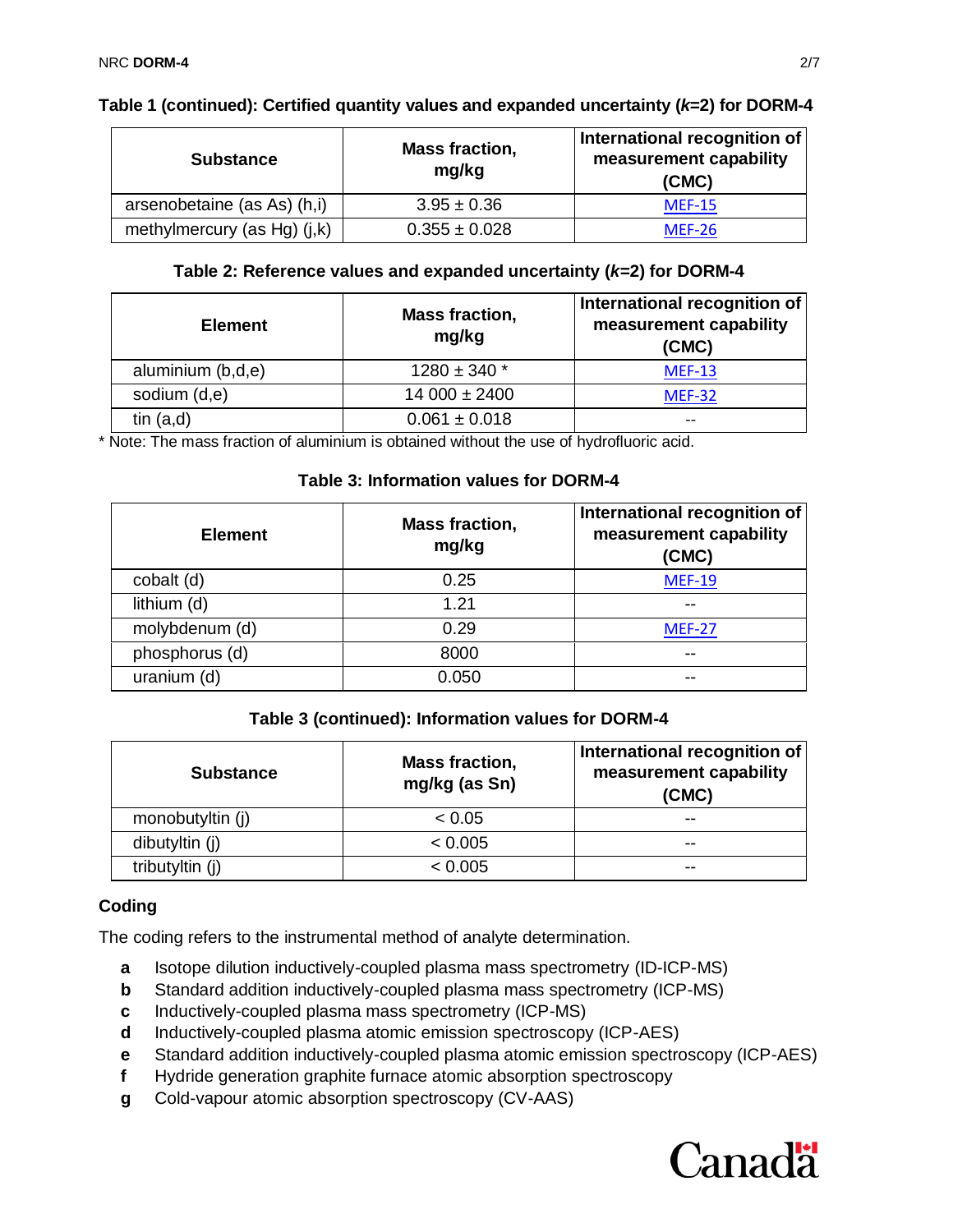- **h** Standard addition liquid chromatography ICP-MS (LC-ICP-MS)
- **i** Isotope dilution liquid chromatography Orbtrap mass spectrometry
- **j** Isotope dilution gas chromatography ICP-MS (ID-GC-ICP-MS)
- **k** Isotope dilution gas chromatography mass spectrometry (ID-GC-MS)

#### **International recognition of measurement capability**

The measurement capabilities supporting these results are registered at the Calibration and Measurement Capabilities (CMC) database of the Bureau international des poids et mesures (BIPM) indicating recognition of the measurement certificates by National Metrology Institutes (NMIs) participating in the Mutual Recognition Arrangement (MRA) with the corresponding identifiers. Lists of all registered measurement capabilities in a water matrix can be found in the BIPM database at [https://www.bipm.org/kcdb/.](https://www.bipm.org/kcdb/)

#### **Certified values**

Certified values are considered to be those for which the National Research Council Canada (NRC) has the highest confidence in accuracy and that all known and suspected sources of bias have been taken into account and are reflected in the stated expanded uncertainties. Certified values are the best estimate of the true value and uncertainty (Table 1).

#### **Reference values**

Reference values are those for which insufficient data are available to provide a comprehensive estimate of uncertainty (Table 2).

#### **Information values**

Information values are those for which insufficient data are available to provide any estimate of uncertainty (Table 3).

#### **Intended use**

This reference material is primarily intended for use in the calibration of procedures and the development of methods for the determination of trace and matrix constituents in marine fauna and materials with similar matrices. A minimum sample mass of 250 mg is recommended.

#### **Storage and sampling**

It is recommended that the material is stored in a cool, clean location. Each bottle is packaged in a trilaminate foil pouch which serves as an impermeable barrier to mercury vapour. Under conditions of high ambient levels of mercury vapour, mercury is able to penetrate the plastic cap of the bottle, thereby potentially contaminating the contents. The bottle contents should be well mixed by rotation and shaking prior to use, and tightly closed immediately thereafter. Certified values are based on a minimum 250 mg sub-sample from the bottle.

#### **Instructions for drying**

Although initially free from moisture following the freeze drying, the materials have adsorbed moisture during subsequent operations. A separate sample aliquot should be dried to a constant mass to obtain moisture content. DORM-4 can be dried to constant mass by: (1) drying at reduced pressure (e.g., 50 mm Hg) at room temperature in a vacuum desiccator over magnesium perchlorate for 24 hours; (2) vacuum drying (about 0.5 mm Hg) at room temperature for 24 hours.

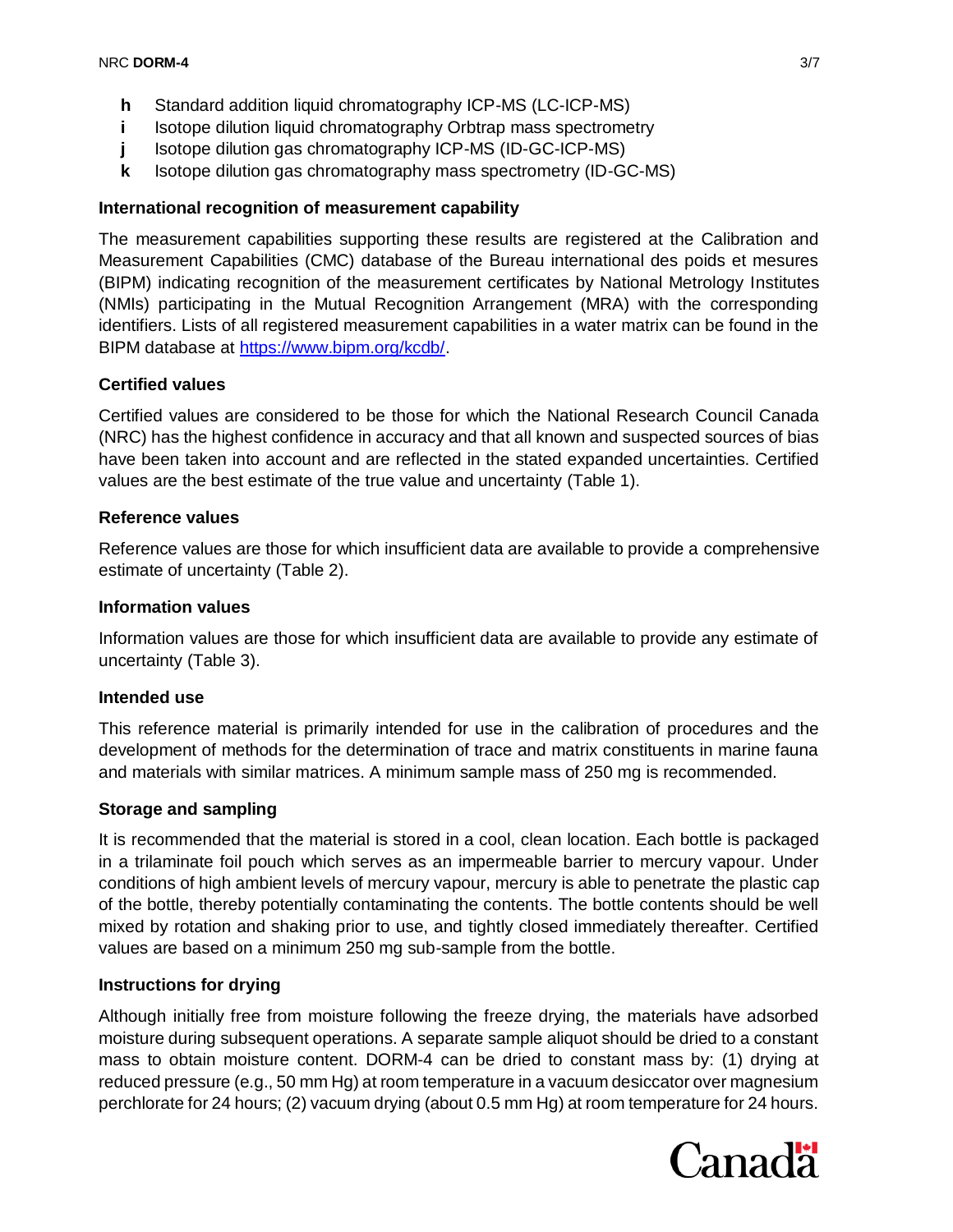#### **Preparation of material**

This reference material was prepared from a fish protein homogenate. A uniform material was produced using an enzyme hydrolysis procedure subsequent to removal of the bones and the majority of the oil. The protein hydrolysate was spray dried, sieved to pass a 297 μm screen, blended and bottled. After bottling the material was sterilized by subjecting it to a minimum dose of 25 kGy gamma irradiation at the Canadian Irradiation Centre, Laval, Quebec.

#### **Stability**

The predecessor CRM, DORM-3, has been periodically analyzed for more than ten years and found to be both physically and chemically stable over this time interval. We expect similar results for DORM-4. Uncertainty components for long and short term stability were considered negligible and are thus not included in the uncertainty budget.

#### **Homogeneity**

The material was tested for homogeneity at the NRC using ICP-MS. Results from sub-samples (250 mg) from thirty bottles were evaluated using ANOVA and/or the DerSimonian-Laird random effects model and included in the calculation of the certified values [2].

#### **Uncertainty**

Included in the overall combined uncertainty estimate  $(u<sub>c</sub>)$  are uncertainties in the batch characterization ( $u_{\text{char}}$ ), uncertainties related to possible between-bottle variation ( $u_{\text{hom}}$ ), and uncertainties related to inconsistency between the various measurement methods (*u*method). The latter is estimated as the heterogeneity in the random effects model fitted to the results of individual methods, also known as the dark uncertainty [3,4]. Expressed as standard uncertainties, these components are listed in Table 4.

| <b>Element</b> | $U_{\rm c}$<br>mg/kg | Uchar,<br>mg/kg | U <sub>hom</sub><br>mg/kg | Umethod,<br>mg/kg |
|----------------|----------------------|-----------------|---------------------------|-------------------|
| arsenic        | 0.22                 | 0.11            | 0.19                      | 0.00              |
| cadmium        | 0.009                | 0.005           | 0.007                     | 0.000             |
| calcium        | 70                   | 30              | 60                        | 0                 |
| chromium       | 0.09                 | 0.05            | 0.08                      | 0.00              |
| copper         | 0.23                 | 0.07            | 0.22                      | 0.00              |
| iron           | 10                   | 5               | 9                         | 0                 |
| lead           | 0.031                | 0.007           | 0.030                     | 0.000             |
| magnesium      | 40                   | 40              | 20                        | $\Omega$          |
| manganese      | 0.13                 | 0.09            | 0.10                      | 0.00              |
| mercury        | 0.018                | 0.009           | 0.016                     | 0.000             |
| nickel         | 0.07                 | 0.05            | 0.05                      | 0.00              |
| potassium      | 500                  | 300             | 400                       | 0                 |
| selenium       | 0.20                 | 0.10            | 0.17                      | 0.00              |
| silver         | 0.0025               | 0.0014          | 0.0020                    | 0.0004            |
| strontium      | 0.4                  | 0.3             | 0.3                       | 0.0               |

#### **Table 4: Uncertainty Components for DORM-4**

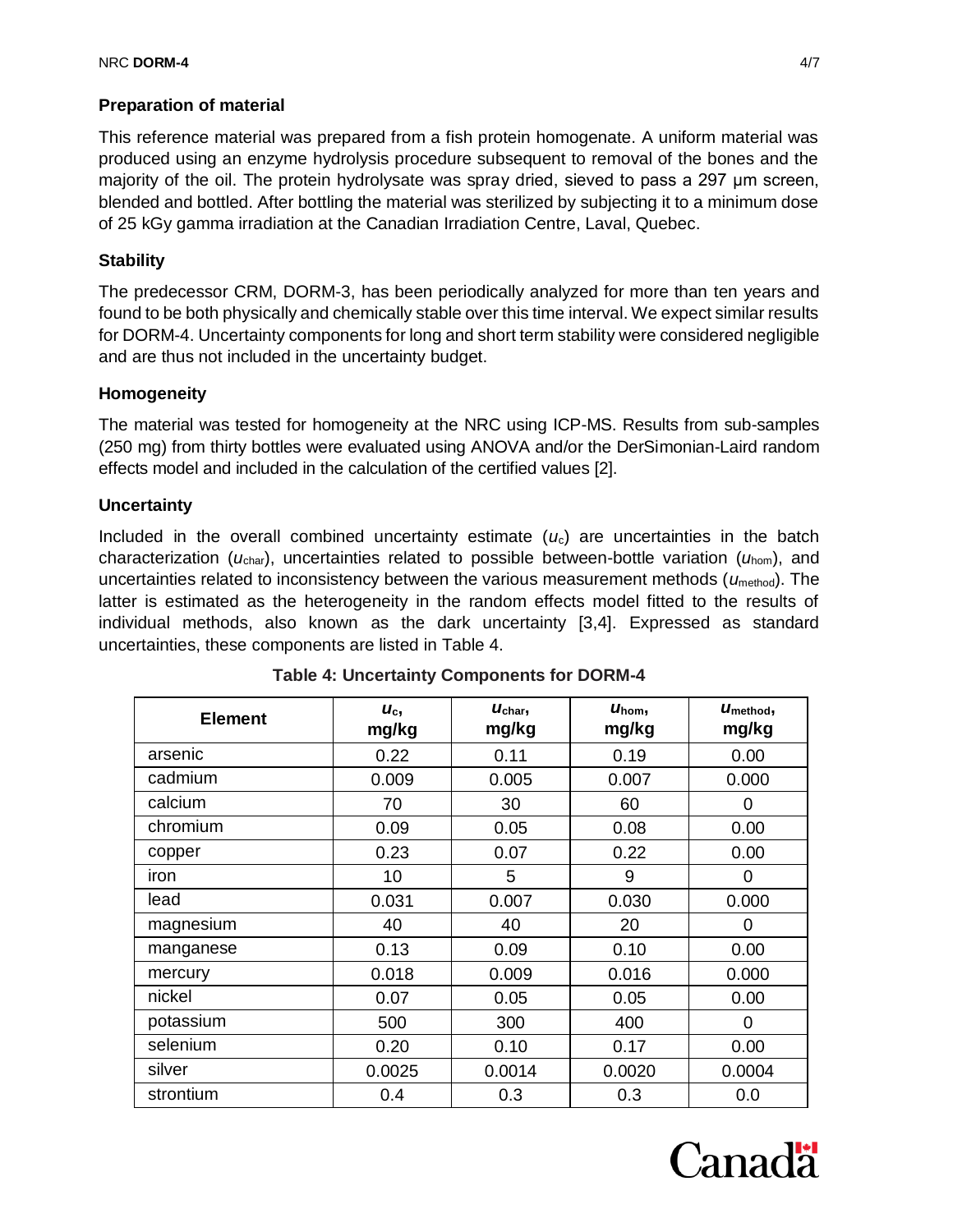| . .      | $\sim$ | $\sim$ | $\sim$ | v.u |
|----------|--------|--------|--------|-----|
| vanadium | v.v.   | v.v,   | v.v i  |     |
| zinc     | .      | v.v    | .      | ∪.∪ |

#### **Table 4 (continued): Uncertainty Components for DORM-4**

| <b>Substance</b>      | $U_{\rm c}$<br>mg/kg | $U_{\rm char}$<br>mg/kg | $U_{\text{hom}}$<br>mg/kg | $U_{\text{method}}$<br>mg/kg |
|-----------------------|----------------------|-------------------------|---------------------------|------------------------------|
| arsenobetaine (as As) | 0.18                 | 0.17                    | 0.05                      | 0.00                         |
| methylmercury (as Hg) | 0.014                | 0.007                   | 0.012                     | 0.000                        |

#### **Table 4 (continued): Uncertainty Components for DORM-4**

| <b>Element</b> | u <sub>c</sub> ,<br>mg/kg | $U_{\rm char}$<br>mg/kg | $U_{\text{hom}}$<br>mg/kg | $U_{\text{method}}$<br>mg/kg |
|----------------|---------------------------|-------------------------|---------------------------|------------------------------|
| aluminium      | 170                       | 40                      | 50                        | 160                          |
| sodium         | 1200                      | 200                     | 200                       | 1200                         |
| tin            | 0.009                     | 0.003                   | 0.004                     | 0.007                        |

#### **Metrological traceability**

Results presented in this certificate are traceable to the SI through gravimetrically prepared standards of established purity and international measurement intercomparisons. As such, DORM-4 serves as suitable reference material for laboratory quality assurance programs, as outlined in ISO/IEC 17025.

#### **Quality Management System (ISO 17034, ISO/IEC 17025)**

This material was produced in compliance with the NRC Metrology Quality Management System, which conforms to the requirements of ISO 17034 and ISO/IEC 17025. The Metrology Quality Management System supporting NRC Calibration and Measurement Capabilities, as listed in the *Bureau international des poids et mesures* (BIPM) Key Comparison Database [\(kcdb.bipm.org/\)](http://kcdb.bipm.org/), has been reviewed and approved under the authority of the Inter-American Metrology System (SIM) and found to be in compliance with the expectations of the *Comité international des poids et mesures* (CIPM) Mutual Recognition Arrangement. The SIM approval is available upon request.

#### **Updates**

Users should ensure that the certificate they have is current. Our website at [www.nrc.gc.ca/crm](http://www.nrc.gc.ca/crm) will contain any new information.

#### **References**

1. Evaluation of measurement data: Guide to the expression of uncertainty in measurement JCGM100:2008.

2. R. DerSimonian, N. Laird (1986) Meta-analysis in clinical trials. Controlled Clinical Trials 7: 177-188.

3. A. Possolo, B. Toman (2007) Assessment of measurement uncertainty via observation equations. Metrologia, 44: 464-475.

4. M. Thompson, S.L.R Ellison (2011) Dark uncertainty. Accreditation and Quality Assurance, 16: 483-487.

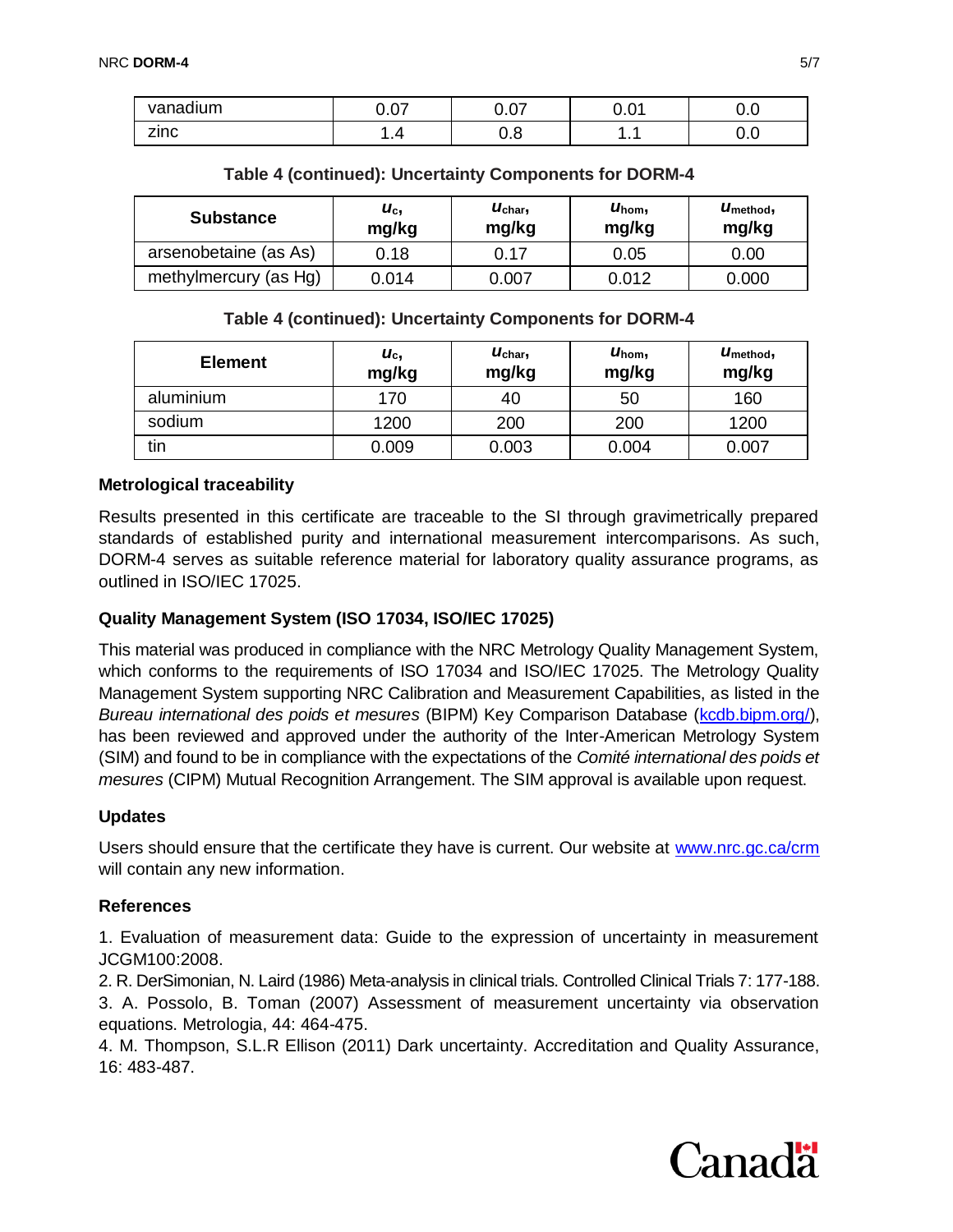#### **Cited by**

A list of scientific publications citing DORM-4 can be found at [doi.org/10.4224/crm.2012.dorm-4.](https://doi.org/10.4224/crm.2012.dorm-4)

#### **Authorship**

Scott Willie<sup>1</sup>, Christine Brophy<sup>1</sup>, Vincent Clancy<sup>1</sup>, Indumathi Gedara Pihillagawa<sup>1</sup>, Joe Lam<sup>1</sup>, Paulette Maxwell<sup>1</sup>, Peggy McCooeye<sup>1</sup>, Patricia Grinberg<sup>1</sup>, Juris Meija<sup>1</sup>, Zoltan Mester<sup>1</sup>, Ralph E. Sturgeon<sup>1</sup>, and L. Yang<sup>1</sup>.

<sup>1</sup> National Research Council Canada, 1200 Montreal Rd, Ottawa ON K1A 0R6, Canada

#### **Citation**

Willie S, Brophy C, Clancy V, Pihillagawa I, Lam J, Maxwell P, McCooeye P, Grinberg P, Meija J, Mester Z, Sturgeon RE and Yang L. DORM-4: Fish Protein Certified Reference Material for Trace Metals and other Constituents. Ottawa: National Research Council Canada; 2012.

Available from: [doi.org/10.4224/crm.2012.dorm-4](https://doi.org/10.4224/crm.2012.dorm-4).